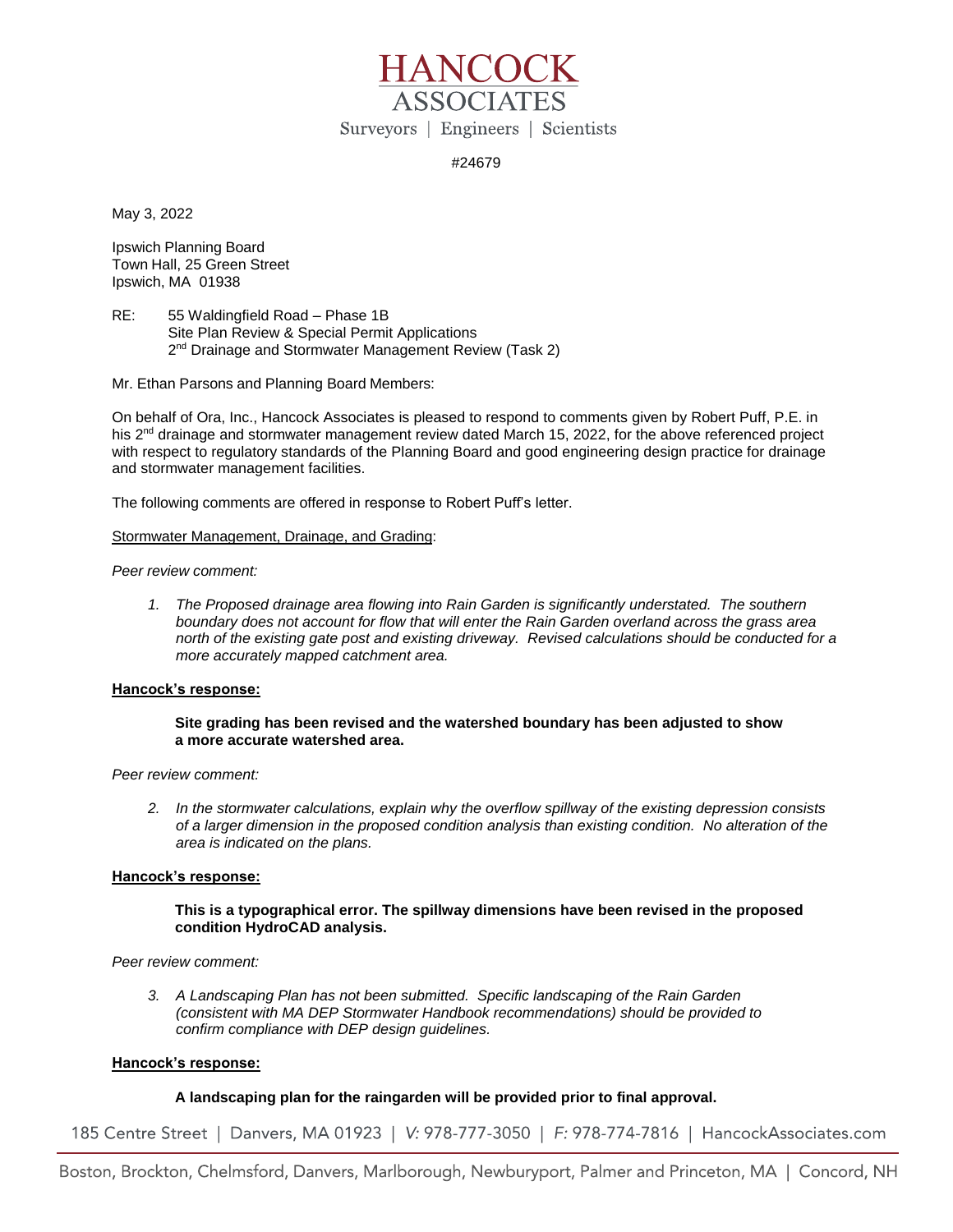### *Peer review comment:*

4. *With respect to the proposed storm drain system, the following revisions are suggested: a. Downgradient of DMH A-2, increase the pipe size to 12 inches in improve pipe capacity below the manhole junction.*

#### **Hancock's response:**

### **The pipe downgradient of DMH A-2 has been increased in size to 12 inches.**

#### *Peer review comment:*

*b. Reduce pipe slope upgradient of DMH A-5 to reduce flow velocity to appropriate levels.* 

### **Hancock's response:**

### **The inflowing pipe slope to DMH A-5 has been reduced.**

*Peer review comment:*

*c. Revise roof drain invert and pipe invert at the northerly side of the proposed building (i.e., an adverse pipe slope is currently indicated).*

#### **Hancock's response:**

### **The pipe invert from the building has been revised.**

### *Peer review comment:*

- *5. Provide the following additional information in the 'Rain Garden Detail' on plan sheet 7.* 
	- *a. Expand the section to include the earthen embankment cross section of the Rain Garden.*
	- *b. Specify the top of the rain garden embankment elevation. An elevation one foot higher than the top of spillway crest is suggested.*
	- *c. Specify embankment fill material and impermeable core.*
	- *d. Correct the top of slope elevation specified adjacent to the forebay.*
	- *e. Correct the top of berm specified between the forebay and Rain Garden.*
	- *f. Correct the specified ESHWT elevation to be consistent with the soil test information contained on plan sheet 4.*

## **Hancock's response:**

## **The Rain Garden detail has been updated in accordance with the comments above.**

*Peer review comment:*

- *6. Revise the 'Rain Garden Spillway Detail to reflect the geometry utilized in the calculations.* 
	- *a. It should be noted that the construction specified in the proposed detail will allow spillway discharge at an elevation lower than the crest of the spillway (due to voids in the stone foundation material). This is inconsistent with the calculations and the cross sections should*  be revised to prohibit this type of flow by implementing a curbing or other type of *impermeable cut-off wall.*

### **Hancock's response:**

### **A curbing line has been added to the spillway.**

*Peer review comment:*

*7. The following minor items, drafting corrections, and typographical errors should be addressed:*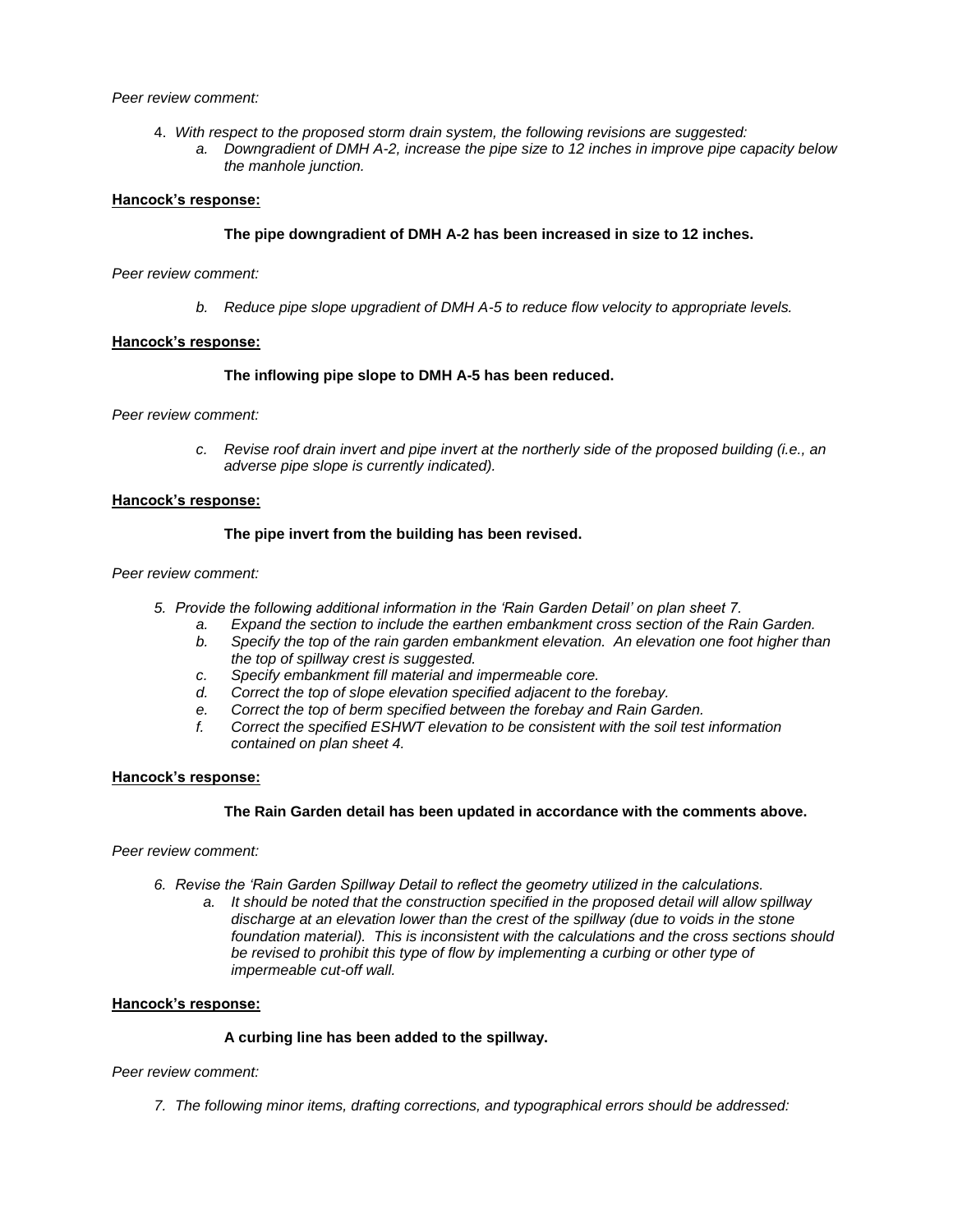*a. The 'Soil Stabilizer' detail (plan sheet 6) should specify that the selected product be capable of supporting fire apparatus and all anticipated truck traffic loads at the site.* 

### **Hancock's response:**

## **A note has been added to the soil stabilizer detail.**

*Peer review comment:*

*b. Contours 54 and 55 are incorrectly labelled in the westernmost parking row.* 

### **Hancock's response:**

### **The contours labels have been corrected.**

### *Peer review comment:*

*c. The bottom of Rain Garden elevation specified on plan sheet 4 is incorrect and should be revised.* 

### **Hancock's response:**

### **Bottom of raingarden elevations has been corrected.**

*Peer review comment:*

*d. Revise the 'Drain Cleanout' detail to specify a product that more closely resembles what is*  proposed on the plans.

### **Hancock's response:**

### **The drain cleanout detail has been revised to reflect what is proposed on the plans.**

*Peer review comment:*

*e. The roof runoff note on plan sheet 4 should be revised to specify that all roof runoff shall be conveyed to the rain garden.* 

### **Hancock's response:**

### **The runoff note has been revised.**

*Peer review comment:*

*f. The note regarding potential use of cisterns to collect roof runoff (plan sheets 4 and 5) should be expanded to stipulate that excess/overflow runoff to the cisterns shall be conveyed to the Rain Garden (as assumed in the calculations).* 

## **Hancock's response:**

## **The cistern note has been revised.**

*Peer review comment:*

*g. As noted in the 'Task 1' review, in Appendix G of the Stormwater Report, the proposed site description refers to Phase 1B buildings on the western side of the property. As mapped, Phase 1B is on the eastern side of the property. This remains to be corrected* 

### **Hancock's response:**

### **Appendix G has been corrected.**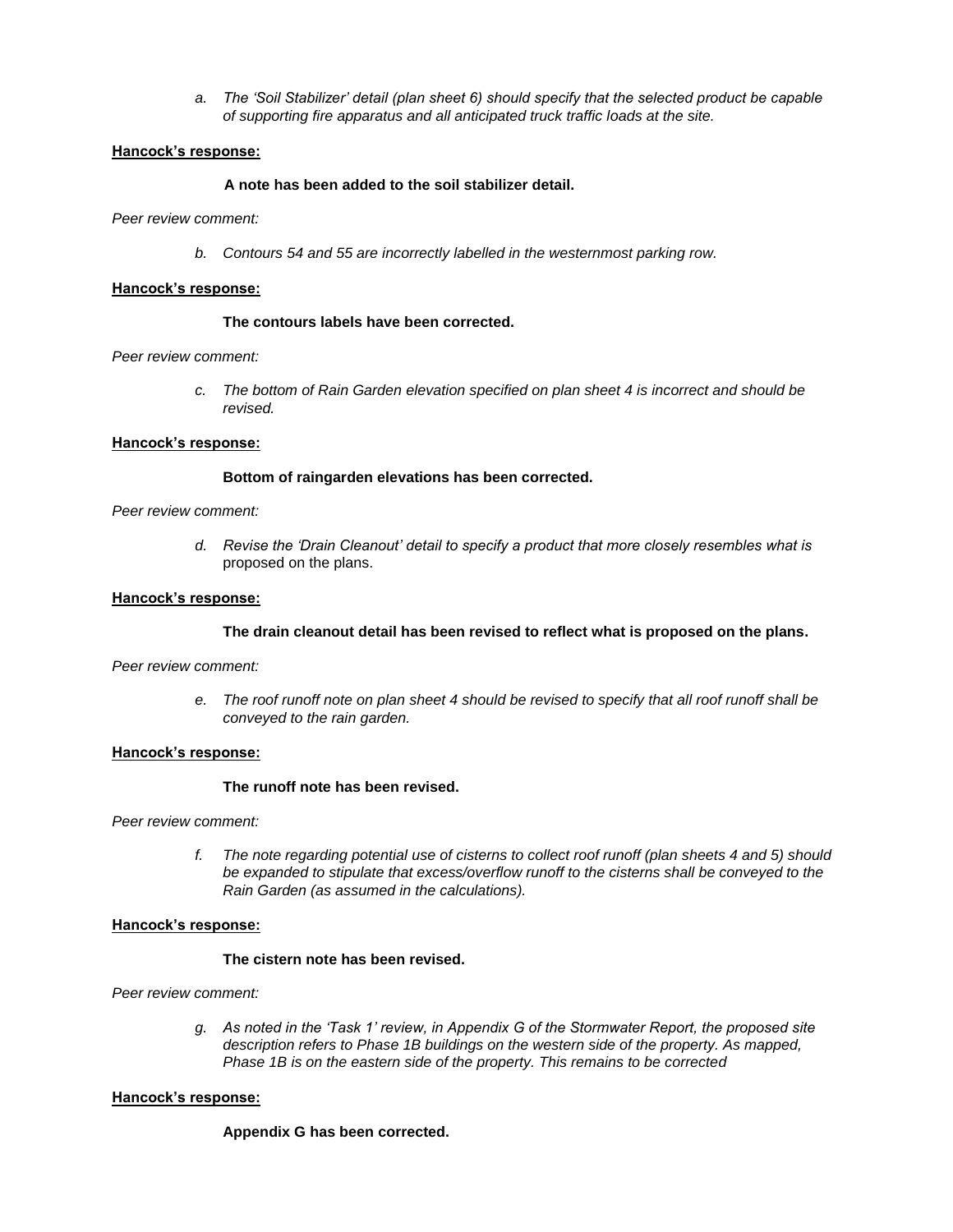#### *Peer review comment:*

*h. The revised drainage areas of proposed subcatchments PB-1 and PB-2 are incorrectly stated on page 8 of the Stormwater report (based on the calculations the revised areas should be 548,044 and 41,624 square feet, respectively).* 

#### **Hancock's response:**

#### **The areas have been corrected in the report.**

### DEP Stormwater Management Standards:

### *Peer review comment:*

*1. Standard 3 – As presented in the calculations, the rain garden drawdown time is calculated to be 161 hours, which is significantly greater than the maximum recommended value of 72 hours. Revisions should be conducted to reduce the drawdown time to an acceptable duration.* 

#### **Hancock's response:**

#### **The rain garden layout has been revised to decrease drawdown time.**

#### *Peer review comment:*

*2.* Standard 4 – As proposed on the plans, a peastone diaphragm is utilized to provide stormwater treatment for a portion of the southernmost driveway/parking area. Based on the proposed grading, this diaphragm will receive minimal runoff from the peastone area and will be ineffective as a pretreatment best management practice (BMP) as located.

#### **Hancock's response:**

#### **Additional Peastone diaphragms have been added to the plan.**

#### *Peer review comment:*

*a. Further revision to improve pretreatment of runoff from the peastone area is suggested. It is noted that only approximately 50 percent of the peastone area is calculated to flow to the rain garden. The remaining 50 percent of peastone should receive pretreatment from a BMP.* 

#### **Hancock's response:**

**As utilized in Phase 1A, the Phase 1B project incorporates an onsite natural catchment area on the east side of the site to provide water quality to runoff for approximately half of the peastone areas prior to discharge offsite. The natural catchment area provides a water quality volume well over 1-inch per area of peastone area that is directed to it. Also, stormwater will flow over 300 feet over the pasture area which should provide over 44% pretreatment prior to discharge to the Natural Catchment Area.** 

#### *Peer review comment:*

*3. Standard 4 – As noted in prior reviews, the Long-Term Pollution Prevention Plan (LTPPP) continues to be unsatisfactory with respect to the topics contained in the 'Checklist for Stormwater Report.' The document should be revised and reformatted as needed to address these topics.* 

#### **Hancock's response:**

**The LTPPP has been reformatted revised to cover all topics in the checklist for stormwater report.**